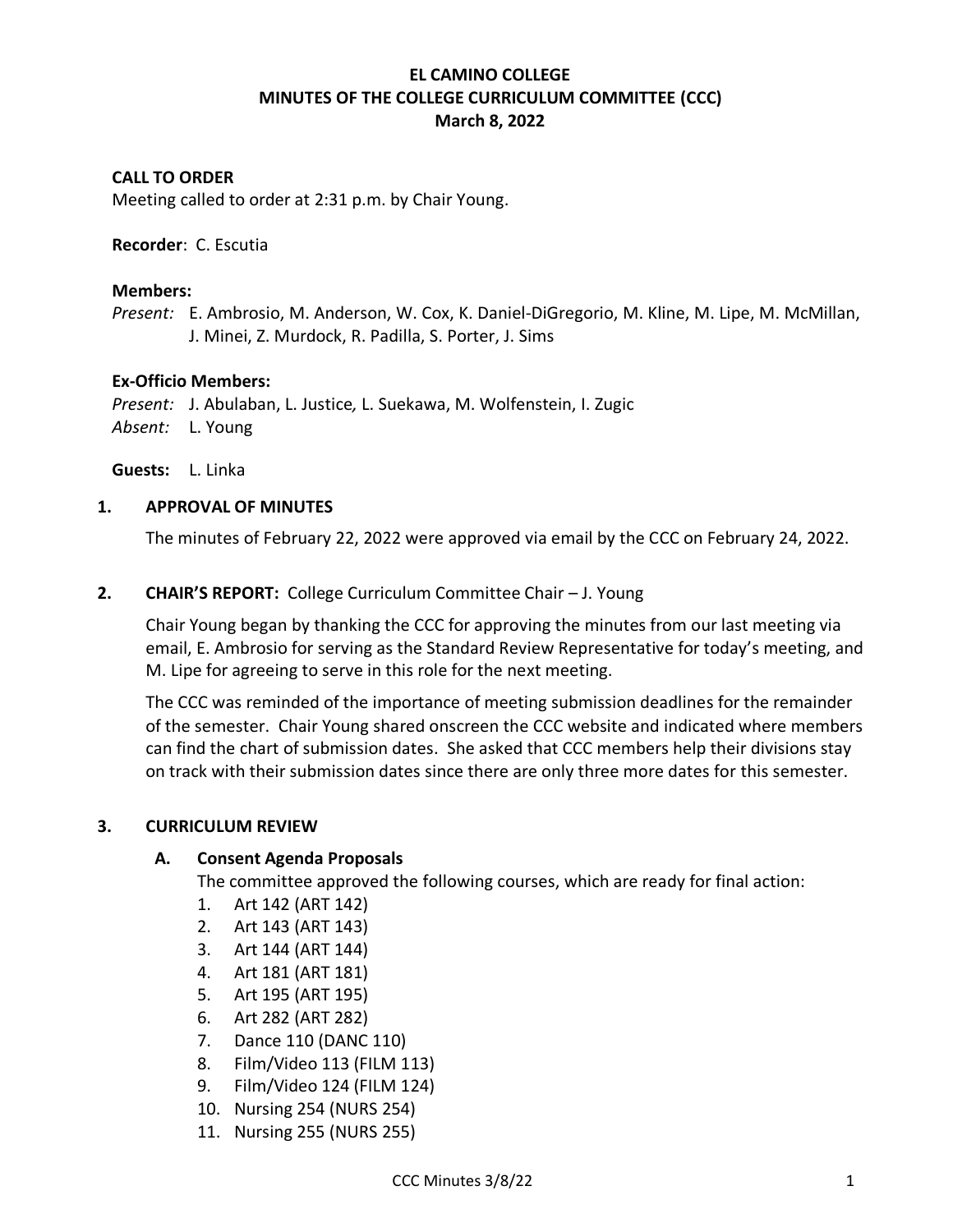#### **CURRICULUM DISCUSSION**

### **A. Consent Agenda Proposals**

It was moved by J. Minei, seconded by M. Kline, that the committee approve the consent agenda proposals. The motion carried.

It was moved by J. Minei, seconded by M. Kline, that the committee approve the consent agenda course delivery methods. The motion carried.

It was moved by J. Minei, seconded by M. Kline, that the committee approve the consent agenda conditions of enrollment. The motion carried.

### **4. HYFLEX COURSES**

M. Wolfenstein presented information to the CCC about the Hyflex distance education delivery method. Since this is just the beginning of this discussion, he stressed that he is planning to present this information to the Academic Senate and various entities on campus for input and consideration.

### **5. NEW COURSE PROTOCOL FOR COURSES THAT ARE SIMILAR TO EXISTING COURSES**

Training on the protocol for new courses that are similar to existing courses was conducted. Chair Young explained that we are all responsible for doing our due diligence in this area. She stressed that the consultation process must be conducted early in the process and prior to submission to the Curriculum Specialist for review. The CCC recommended that the new course form may need to be revised for clarification. For now, CCC reps are being asked to share the information with their DCCs and deans. M. Kline asked if the Curriculum Office will follow up to verify that there has not been a miscommunication about the other department's support. Chair Young said this will be taken under consideration and will report back.

# **6. PROTOCOL FOR INFORMING DIVISIONS OF COURSE CHANGES FOR DEGREES OR CERTIFICATE**

Chair Young reviewed the notification section of the Revision to New or Existing Certificates or Degree forms. If a course from another division is being added or deleted from a certificate or degree, the dean must notify the dean/associate dean and counselor/s of the other division and record the information on the form. L. Justice stated that it is imperative that Admissions and Records gets this information. L. Suekawa asked the CCC to use caution when deleting courses that students in other divisions may find important for attaining certificates or degrees.

# **7. VICE PRESIDENT'S REPORT:** Vice President of Academic Affairs – J. Sims

J. Sims reported that deans have been advised to plan for a 50/50 online and in-person presence when scheduling classes for summer and fall semester. This goal is a recommended base and enrollment trends will be used as a guide to determine where demand exists. Efforts will continue to increase noncredit and dual enrollment. The job description for Curriculum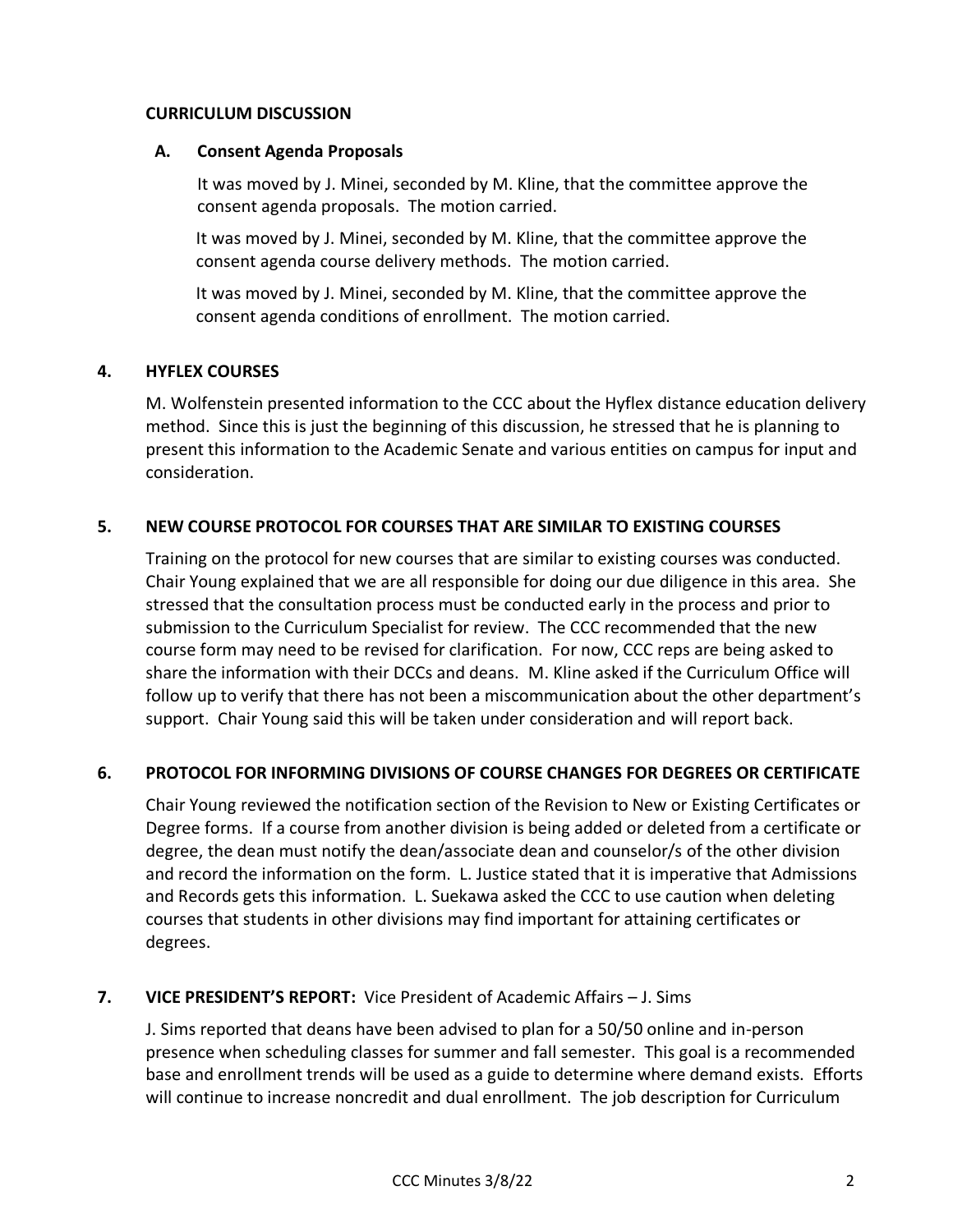Specialist is pending approval by the March Board. Once approved, a hiring committee will be assembled and interviews conducted to fill the position by May.

## **8. ANNOUNCEMENTS**

- J. Minei announced that the rock musical "Spring Awakening" begins on 3/11. Check the Center for the Arts webpage for more information.
- The Curriculog Café will be open after the meeting today.
- Next CCC Meeting: March 22, 2022 2:30-4:30 p.m., via Zoom.

# **9. ADJOURNMENT**

Chair Young called for a motion to adjourn the meeting. J. Minei moved to adjourn, E. Ambrosio seconded, and the motion carried. Meeting was adjourned at 3:15 p.m.